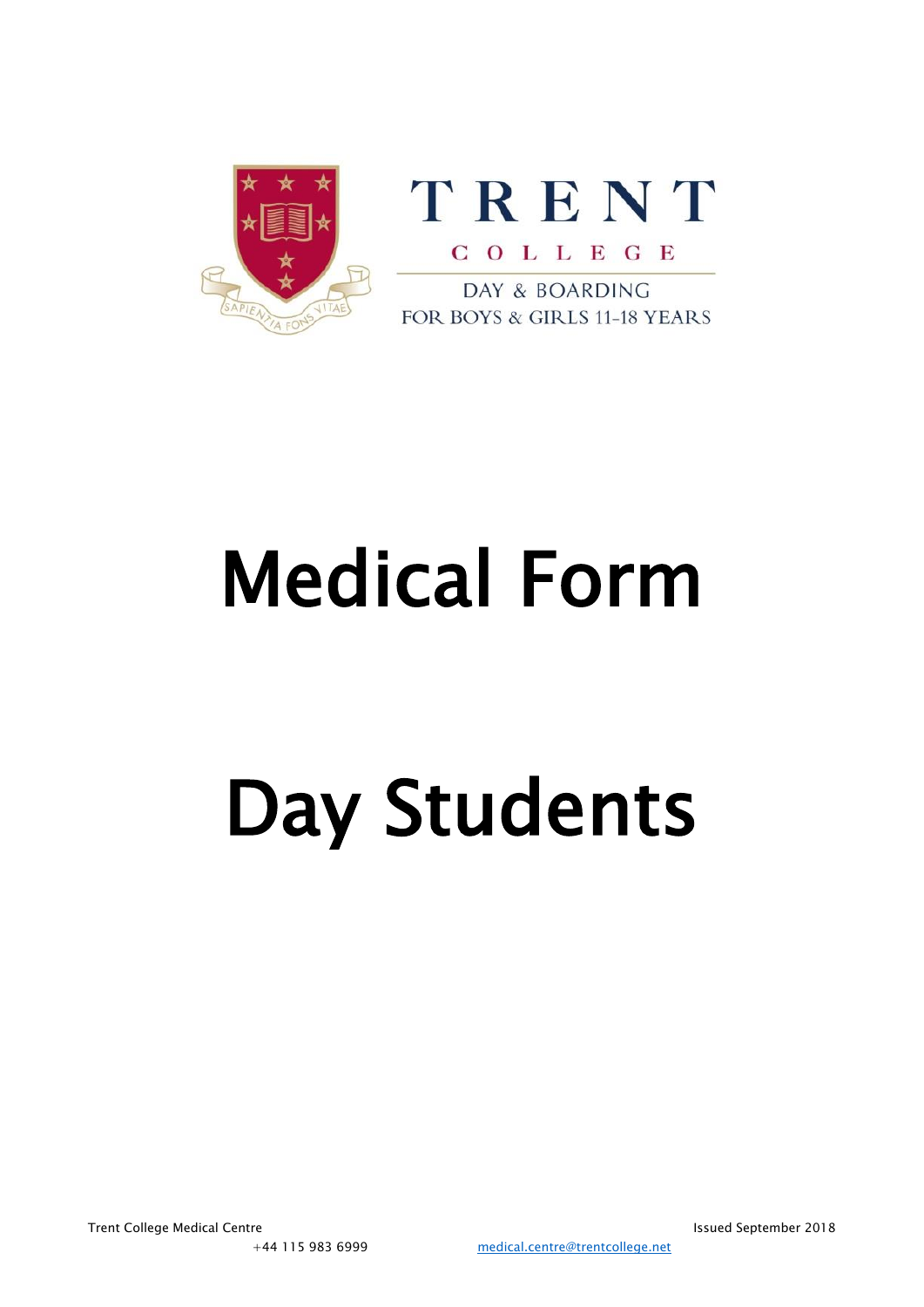### Parents & Guardians - Please retain this page for your records.

## The Medical Centre

#### Medical Centre opening times:

Monday – Saturday 0800hrs until 1700hrs.

#### For Day Pupils, the school medical service is there to deal with emergencies.

- Pupils taken ill during lesson times must ask permission from the teacher to go to the medical centre and must get a note allowing them to do so either from the Year 7 Base reception, Haughton Lodge, Senior School Office or Wortley Office.
- Pupils visiting a patient should not go into the bedrooms without reporting to the Sister.
- A child who is unwell should be kept at home. Please contact the School Office, tel: 0115 983 4949 to inform the School of the absence before 9:00am.
- If your child attends school with an ailment, please supply their own medication for that day. This must be labelled with their name, the medication and the dosage and frequency that it should be taken, the medication should then be given to the relevant school office or the medical centre sister.
- We will not supply 'off games slips' to pupils unless an incident has happened that day which would mean the child is unable to take part in a games lesson. A letter is required from parents for all other circumstances if you wish your child to be excused from games.
- Pupils who come to us for non-emergency treatments will be assessed and sent back to class.

#### Procedure for medical care:

If your child is taken ill at school, the following procedures will take place.

- A minor injury e.g. a small cut may be dealt with by a member of staff, who may then refer them to the Medical Centre.
- The staff at the Medical Centre will inform parents/guardians, of any injury or illness that has occurred if deemed serious. A treatment chart will be sent home with the child.
- Parents/Guardians will be contacted if the child needs to go to hospital for a minor injury (e.g. stitches, x-ray) and will be asked to take them.
- If your child is ill, at the discretion of their Pastoral Manager or the Medical Centre, you may be required to take them home.
- In case of a serious emergency, an ambulance will be called and the Parents/Guardians will be informed immediately. An adult will be with the child at all times.

If you are concerned about any of the above arrangements and wish to have special provision made for your child, please contact the Medical Centre – 0115 983 6999.

#### NB: It is the parents' responsibility to inform the School of any changes to their child's medical condition and to complete a new medical form.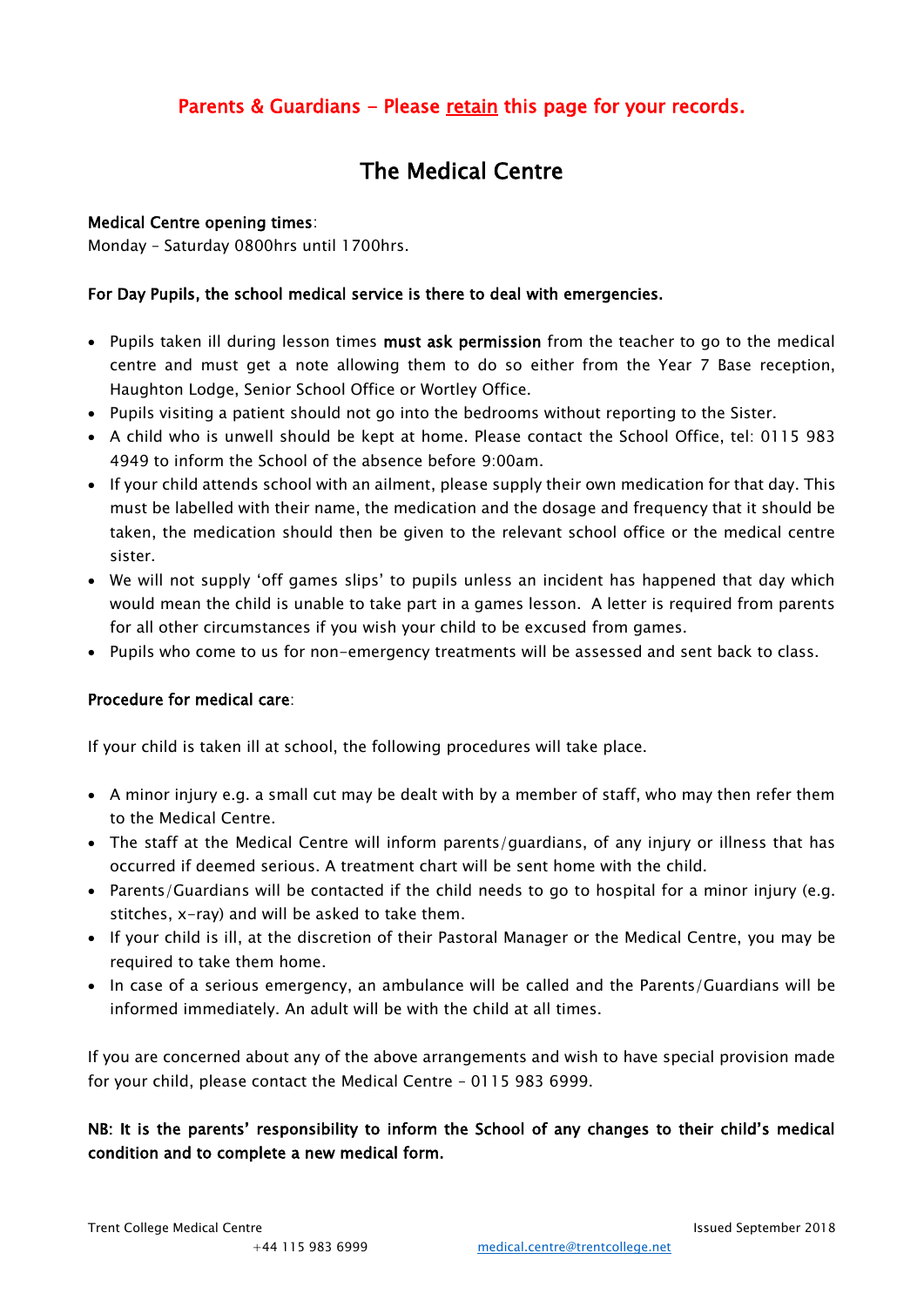

### Parents & Guardians - Please complete and return the following three pages

## Day Medical Form

To be completed by Parent/Guardian of day pupils joining Trent College. Please return at least one week before the pupil's first day at school.

Failure to return this medical form by the start of the academic year could have very serious implications in the event of your child becoming ill or sustaining an injury.

| <b>Trent College Medical Centre</b> | <b>Issued September 2018</b>    |
|-------------------------------------|---------------------------------|
| +44 115 983 6999                    | medical.centre@trentcollege.net |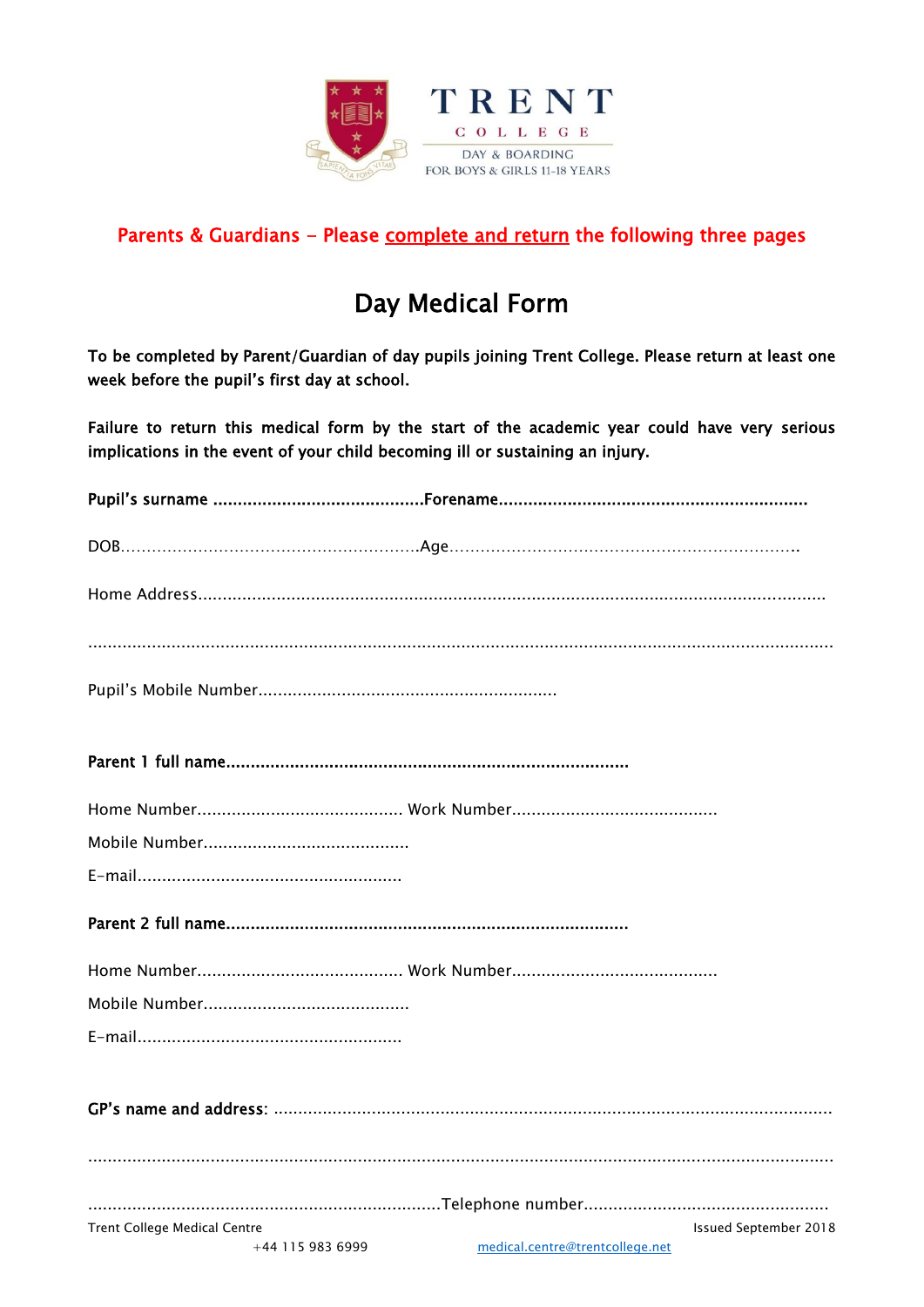|  |  |  | VACINATION HISTORY: Please complete in full. Immunisation dates can be obtained from your GP |
|--|--|--|----------------------------------------------------------------------------------------------|
|--|--|--|----------------------------------------------------------------------------------------------|

| Please give the dates of the following:                                                                                                          |
|--------------------------------------------------------------------------------------------------------------------------------------------------|
|                                                                                                                                                  |
| Meningitis ACWY                                                                                                                                  |
| <b>MEDICAL HISTORY:</b>                                                                                                                          |
| Please indicate if your son/daughter has had any of the following conditions:                                                                    |
|                                                                                                                                                  |
| Please state other conditions that may affect the school day:                                                                                    |
|                                                                                                                                                  |
| Please state any operations or serious illnesses that your son/daughter has had:                                                                 |
|                                                                                                                                                  |
| Does your son/daughter take any medication daily or as needed (i.e. inhalers)?                                                                   |
|                                                                                                                                                  |
| <b>ALLERGIES:</b>                                                                                                                                |
|                                                                                                                                                  |
|                                                                                                                                                  |
|                                                                                                                                                  |
|                                                                                                                                                  |
| <b>DIETARY REQUIREMENTS:</b>                                                                                                                     |
| <b>MENTAL HEALTH:</b>                                                                                                                            |
| Has your son/daughter ever been referred to or worked with, a counsellor, psychologist, educational<br>psychologist or psychiatrist.<br>YES / NO |
| Has your son/daughter ever been referred to The Child & Adolescence Mental Health Services<br>(CAMHS)<br>YES / NO                                |
| <b>Trent College Medical Centre</b><br><b>Issued September 2018</b>                                                                              |